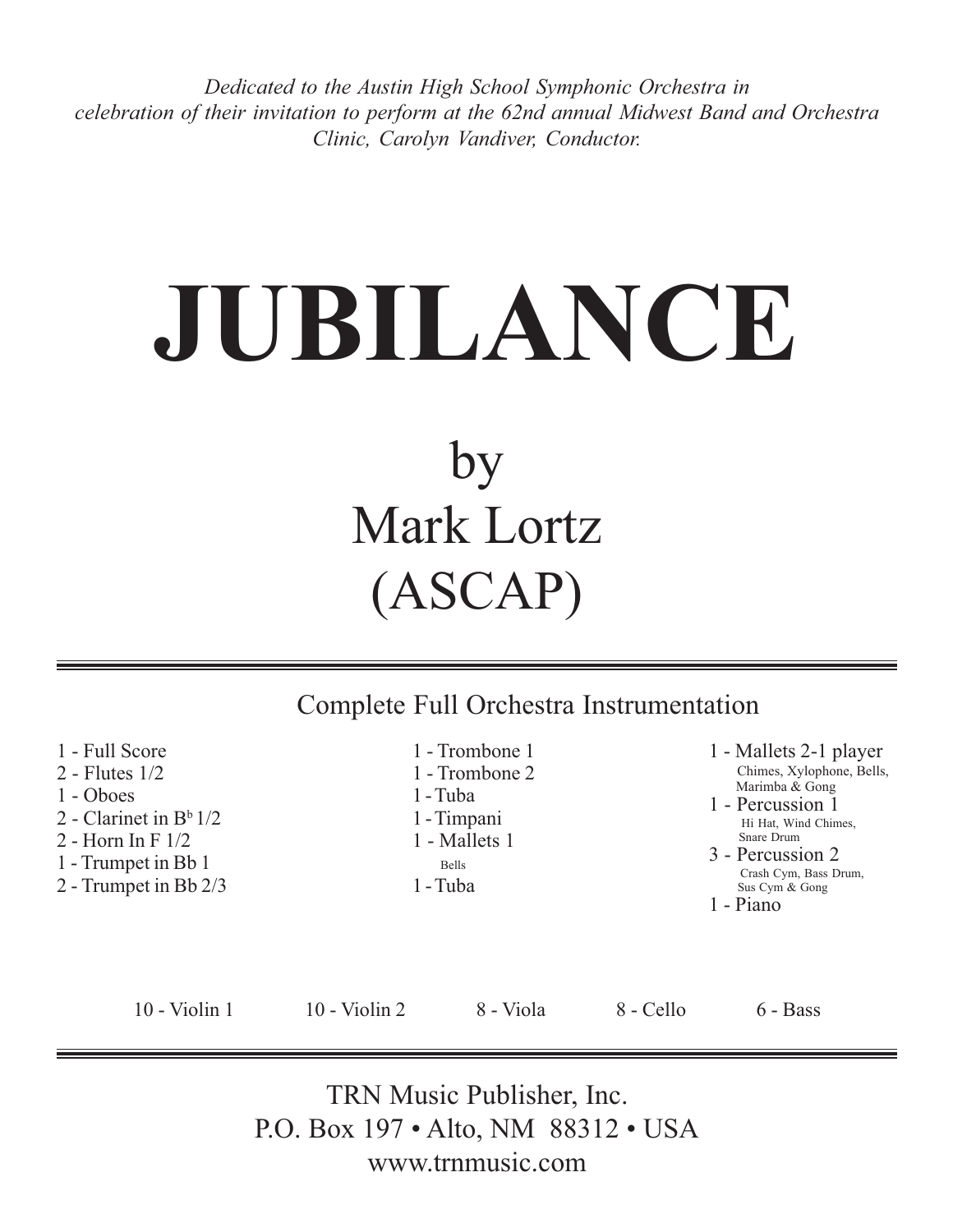*Jubilance* is a programmatic work that conveys a sense of extreme joy and happiness. The opening rhythmic ostinato sets the ground work for the recurring C major pentachord melodic motive. A brief pizzicato string section changes the mood of the work and then builds to a rousing conclusion. The piece uses different rhythmic and melodic devices to create a heroic and triumphant work.

### **Instrumentation**

Flute Oboe Clarinet 1-2 French Horn 1-2 Trumpet 1-2 Trombone 1-2 Tuba Mallets

Timpani Percussion 1 Percussion 2 Violin 1 Violin 2 Viola Cello Bass

Mark Lortz is band and orchestra director at Westminster high school (Westminster, Maryland), where he directs the Orchestra, Concert and Marching Bands, Percussion Ensemble, Colorguard and Electronic & Computer Music Program. Under his leadership, the school's music department has received awards from the Music Educators National Conference and the Maryland Music Educators Association for exemplary music programs. The marching band has also won titles at numerous regional band competitions and the Westminster high school music department was selected as a national semi finalist Grammy Signature School.

Mr. Lortz earned degrees from The Peabody Conservatory of Music of the Johns Hopkins University, majoring in percussion performance, music education and composition. He has performed with the Baltimore Symphony Orchestra, the Baltimore Chamber Symphony, the Baltimore Choral Arts Society, the Baltimore Opera Orchestra, the Gettysburg Symphony, The Dallas Brass, the New York Pops Orchestra, and in orchestras with various concert and theatrical productions.

Mr. Lortz's original music, arrangements and transcriptions have been premiered at the prestigious Mid West Band and Orchestra Clinic, Bands of America National Percussion Festival, universities, music schools, conservatories and high schools throughout the nation. He is the Front Ensemble coordinator and arranger for the world champion Drum Corps Associates (DCA) Drum & Bugle Corps The Reading Buccaneers and has arranged marching band music for high schools and colleges throughout the country. He is constantly in demand as an adjudicator, clinician and guest conductor and is a Marching Percussion Specialist and Scholastic Educator for the Vic Firth Percussion Education Program. In 2006, Mr. Lortz was recognized as one of the "50 Directors Who Make a Difference" by School Band & Orchestra magazine

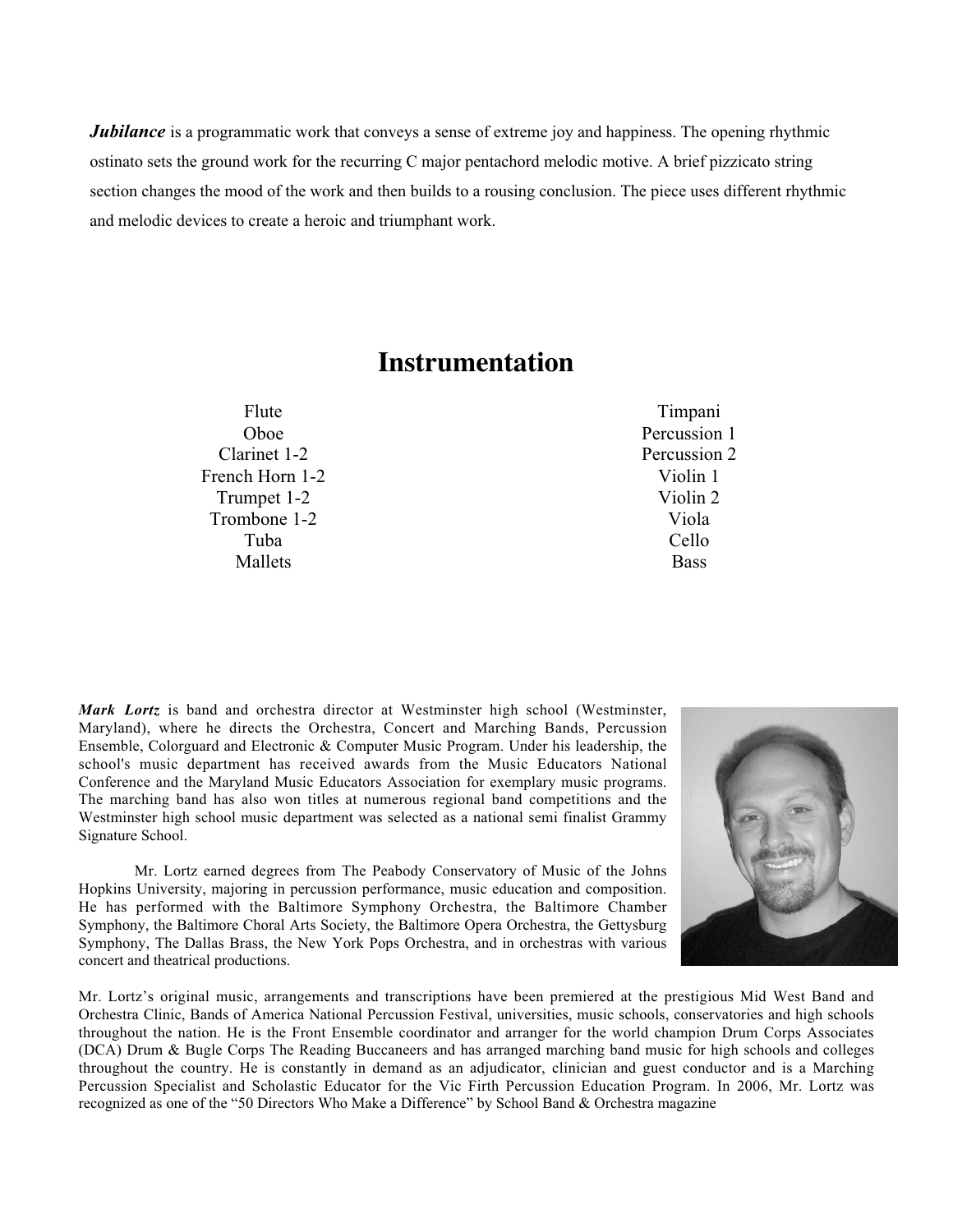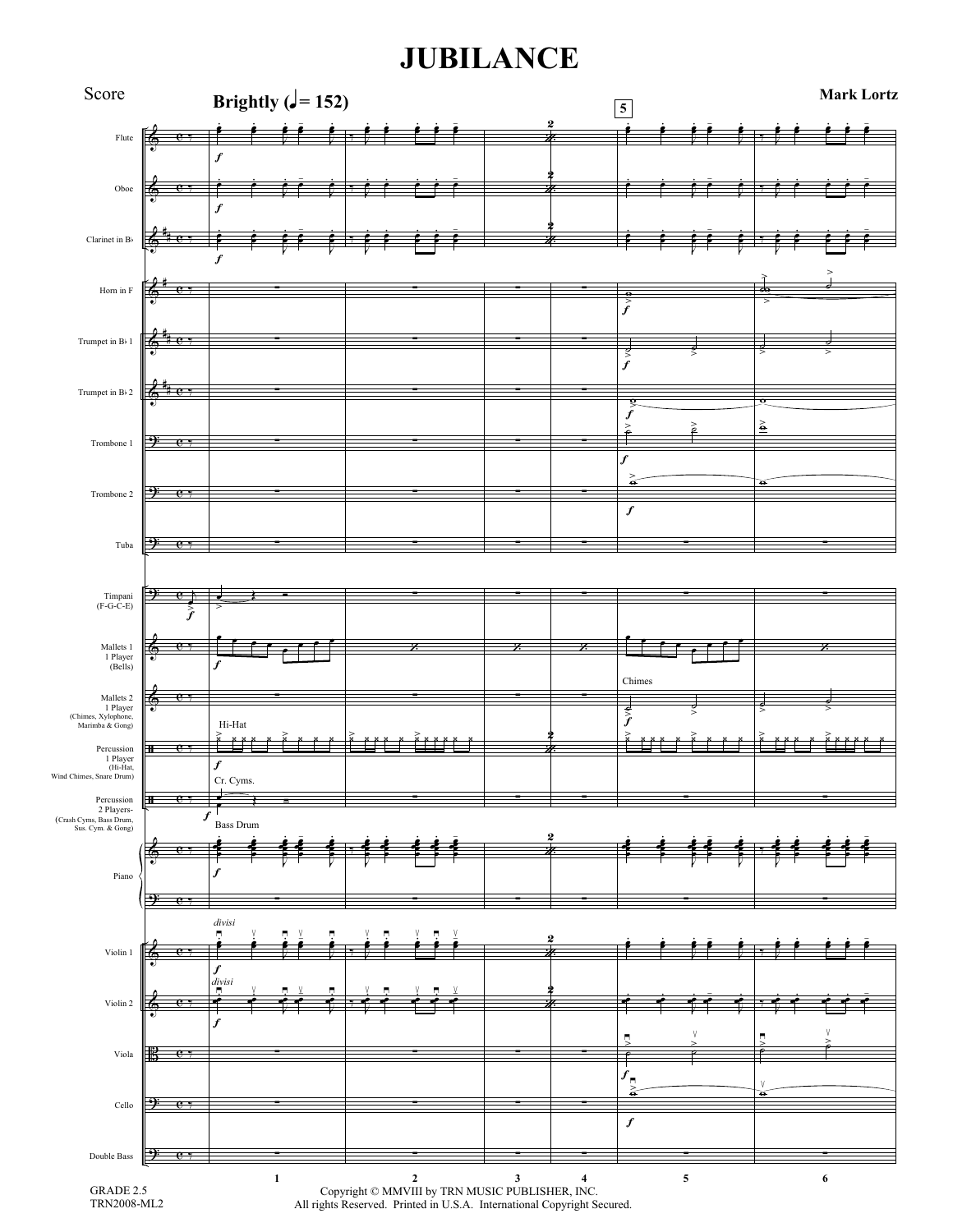#### 4 Jubilance-Score